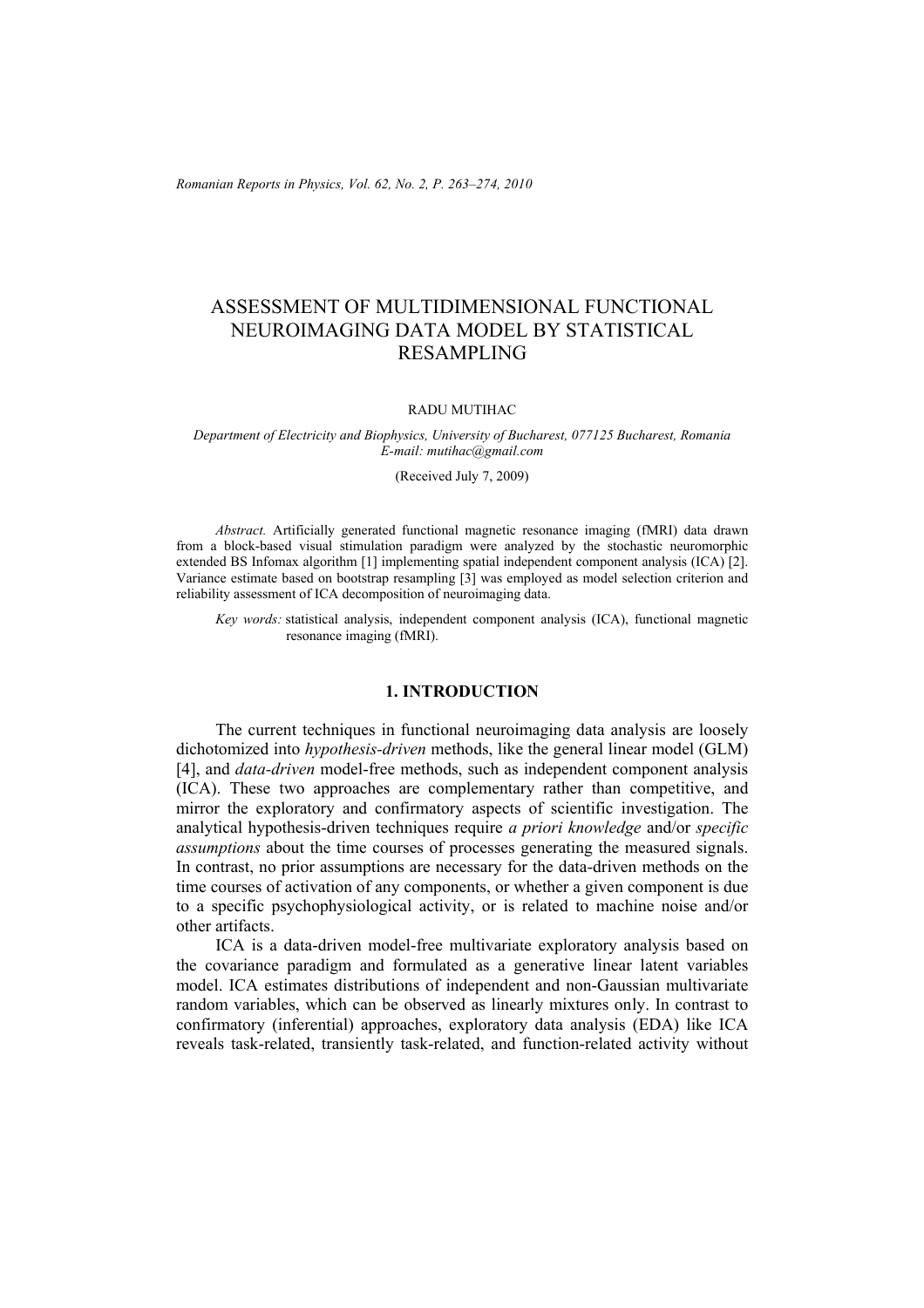reference to any experimental protocol, including unanticipated activations [5]. ICA can effectively remove artifacts and separate sources of the brain signals on the basis of minimal statistical suppositions on their underlying distributions. Fourier and wavelet transforms, which contain weak implicit models of temporal noise, and whitening, which is driven by an explicit noise model, were employed to resampling and setting the appropriate thresholds [6].

## **2. METHODS**

Linear transforms are often envisaged to find an adequate representation of multivariate data due to their computational and conceptual simplicity. ICA has emerged as a useful linear transform extension of the principal component analysis (PCA) and developed in the context of blind source separation (BSS) [7]. PCA and ICA have major applications in exploratory data analysis (EDA), such as signal characterization, optimal feature extraction, and data compression, as well as providing bases of subspace classifiers in pattern recognition. First, they are aiming at building generative models that are likely to have produced the observed data. In a neuromorphic approach, the model parameters are treated as the network weights trained in an unsupervised learning scheme [8]. And secondly, they perform information preservation and redundancy reduction. Redundancy in the sensory input contains structural information about the environment. Completely nonredundant stimuli are indistinguishable from noise and the percept of structure is driven by the dependencies.

## 2.1. ICA MODEL

ICA is formulated as a generative linear latent variables model. ICA showed up as a generalization of PCA that separates the high-order dependencies in the input, in addition to second-order dependencies used up by PCA [9]. ICA does not constraint the axes to be orthogonal as PCA (Fig. 1 left), rather it attempts to place them in the directions of maximal statistical dependencies in the data (Fig. 1 right). Each estimate in ICA attempts to encode a portion of the dependencies in the input, so that the dependencies are removed from between the output components. As such, ICA, contrarily to other statistical methods searching for underlying factors in multivariate data, looks for components that are simultaneously *independent* and *non-Gaussian*. The Gaussian is the most unstructured and non-committal distribution given its mean and variance. It follows that signal mixtures are rather uninteresting and the only compelling items ought to be non-Gaussian (assuming that Gaussian distributions arise from mixing only!). This perspective motivates why ICA is so pertinent to biological time series and attractive to data analysis in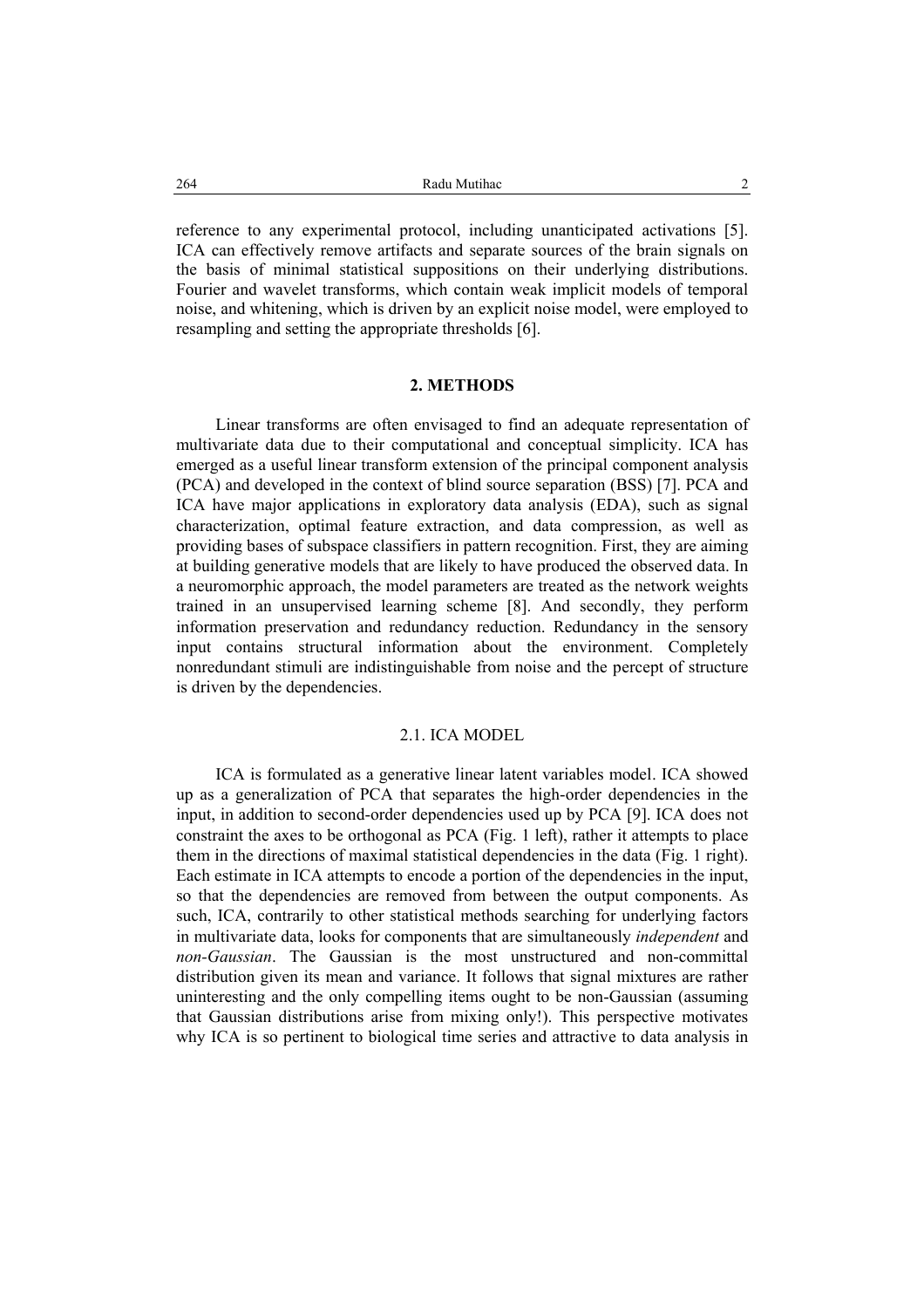imaging neuroscience. Therefore, the ICA problem is solved on the basis of optimizing certain measures of "interestingness" [10] like the departure from Gaussianity, which leads to a numerical optimization problem.



Fig. 1 – Decomposition of bivariate data: PCA of Gaussian distributed data (left), PCA of non-Gaussian distributed data (mid), and ICA of non-Gaussian distributed data (right).

The ICA linear stationary model assumes that  $\mathbf{x}(t)$ ,  $\mathbf{n}(t) \in \mathbb{R}^N$  and  $\mathbf{s}(t) \in \mathbb{R}^M$  are three random (column) vectors for any sample index  $t = 1, 2, ..., T$ with zero mean and finite covariance, with the components of  $s(t)$  being statistically independent and one Gaussian at most, and **A** a rectangular constant full column rank  $N \times M$  matrix with at least as many rows as columns  $(N \ge M)$ :

$$
\mathbf{x}(t) = \mathbf{A}\mathbf{s}(t) + \mathbf{n}(t) = \sum_{i=1}^{M} s_i(t)\mathbf{a}_i + \mathbf{n}(t).
$$
 (1)

Mixing is supposed to be instantaneous, so there is no time delay between the (latent) source variable  $s_i(t)$  mixing into an observable (data) variable  $x_i(t)$ . The noise  $\mathbf{n}(t)$  is assumed not to be correlated with the data. Then the ICA problem can be formulated as follows: given *T* realizations of  $\mathbf{x}(t)$ , estimate both the mixing matrix **A** and the corresponding realizations of  $s(t)$  (Fig. 2).

There are nevertheless several limitations to solving the basic ICA model. If no suppositions are made about the noise, it cannot be introduced in the model. Next, the size of  $s(t)$ , usually unknown, should not be greater than the size of acquired data  $\mathbf{x}(t)$ , otherwise the problem becomes under-determined. If the size of  $\mathbf{x}(t)$  is greater than the size of  $\mathbf{s}(t)$ , the problem is over-determined and the extra data can be used for reducing the noise. [11]. In any case, each source signal  $s_i(t)$  *i* = 1, 2, ..., *M* is assumed here to be a stationary zero-mean stochastic process and only one of them is allowed to have a Gaussian distribution. As such,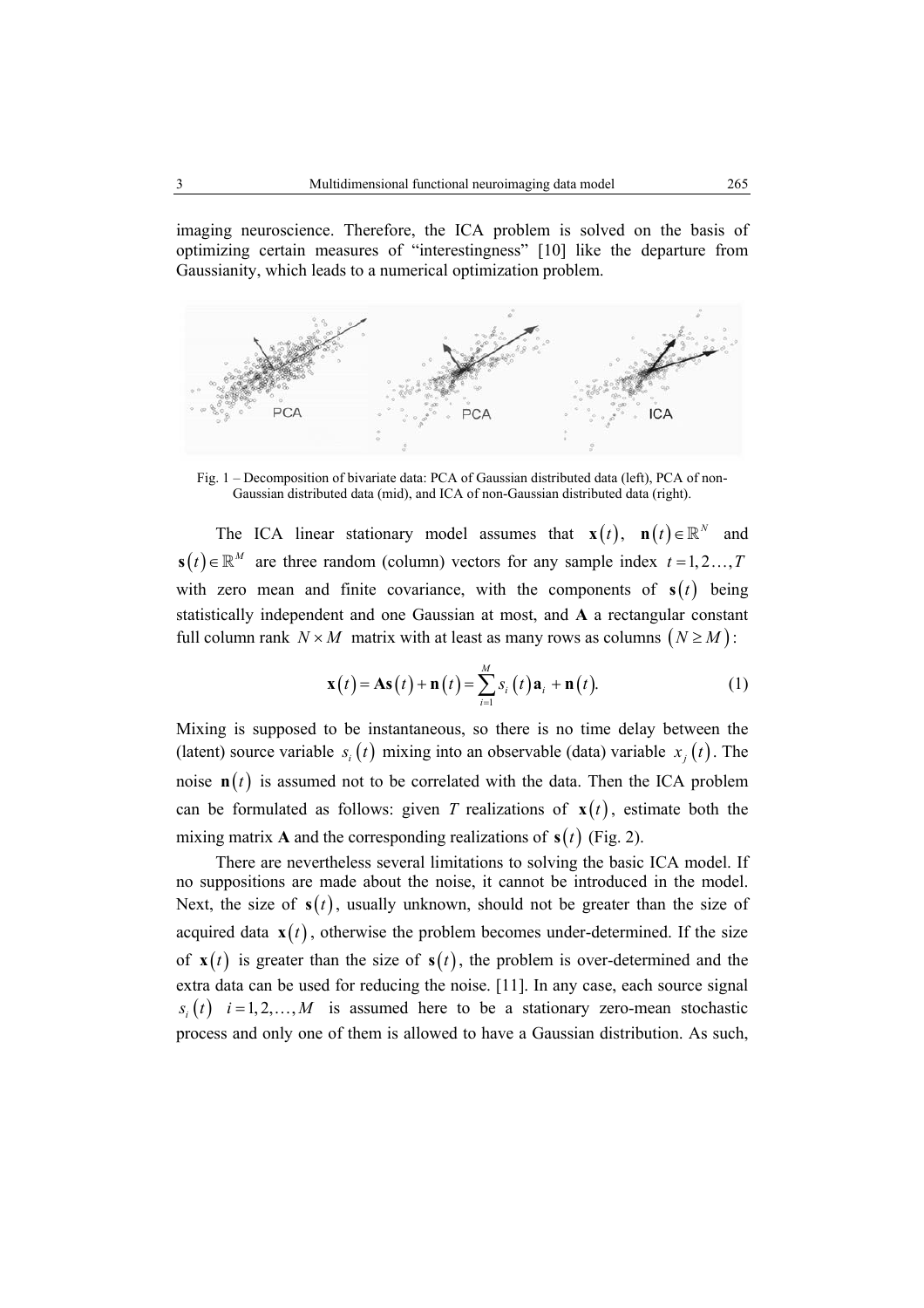Radu Mutihac 4 266

the source separation consists in updating a  $N \times M$  unmixing matrix  $\mathbf{B}(t)$ , without resorting to any information about the spatial mixing matrix **A**, so that the vector  $\mathbf{y}(t) = \mathbf{B}(t) \mathbf{x}(t)$  becomes an estimate  $\mathbf{y}(t) = \hat{\mathbf{s}}(t)$  of the original independent source signals  $s(t)$ . It is expected that after a finite number of iterations, the separating matrix **B**(*t*) to converge to a fixed value **B**(*t*)  $\rightarrow$  **B**. Then the estimates of the ICA basis functions (vectors)  $\{a_i\}$  are the columns of the pseudo-inverse  $\hat{\mathbf{A}} = \mathbf{B}^T (\mathbf{B} \mathbf{B}^T)^{-1}$  $\hat{\mathbf{A}} = \mathbf{B}^T \left( \mathbf{B} \mathbf{B}^T \right)^{-1}$ , which amounts to  $\hat{\mathbf{A}} = \mathbf{B}^{-1}$  if **B** is a square matrix  $(M = N)$  and the estimated ICs are given by:

$$
\hat{\mathbf{s}}(t) = \mathbf{y}(t) = \mathbf{B}\mathbf{x}(t). \tag{2}
$$



Fig. 2 – Overall processing of the (unknown) signal sources **s**(*t*) in the basic noiseless ICA model: linear mixing by the (unknown) constant matrix **A**, and separating by the (estimated) matrix **B**(*t*).

In practice, applying the ICA model amounts to determining an *estimation principle* for measuring the departure from Gaussianity of the estimated ICs and to selecting an adequate *algorithm* to run the computations required by the estimation principle. Nevertheless, ICA decomposition of data is unique up to sign, scaling, and permutation. Nonquadratic functions are generally involved by the estimation methods that require computationally demanding numerical algorithms. The current algorithms for ICA can loosely be classified in two categories [12]. One category contains *adaptive algorithms* generally based on stochastic gradient methods and implemented in neural networks (NNs) [13]. Adaptive algorithms may also be based either on optimization of cumulant-based contrast functions [14], or on "estimating equations" involving nonlinear distortions of the output [15]. The neural adaptive algorithms exhibit slow convergence and their convergence heavily depends on the correct choice of the learning rate parameters [16]. The second category relies on *batch computation* optimizing some relevant criterion functions. Generally, they imply complex matrix or tensorial operations. Neuromorphic block technique algorithms based on 2*nd*- and 4*th*-order cumulants [17], as well as (quasi)-likelihood approaches [18] were also proposed.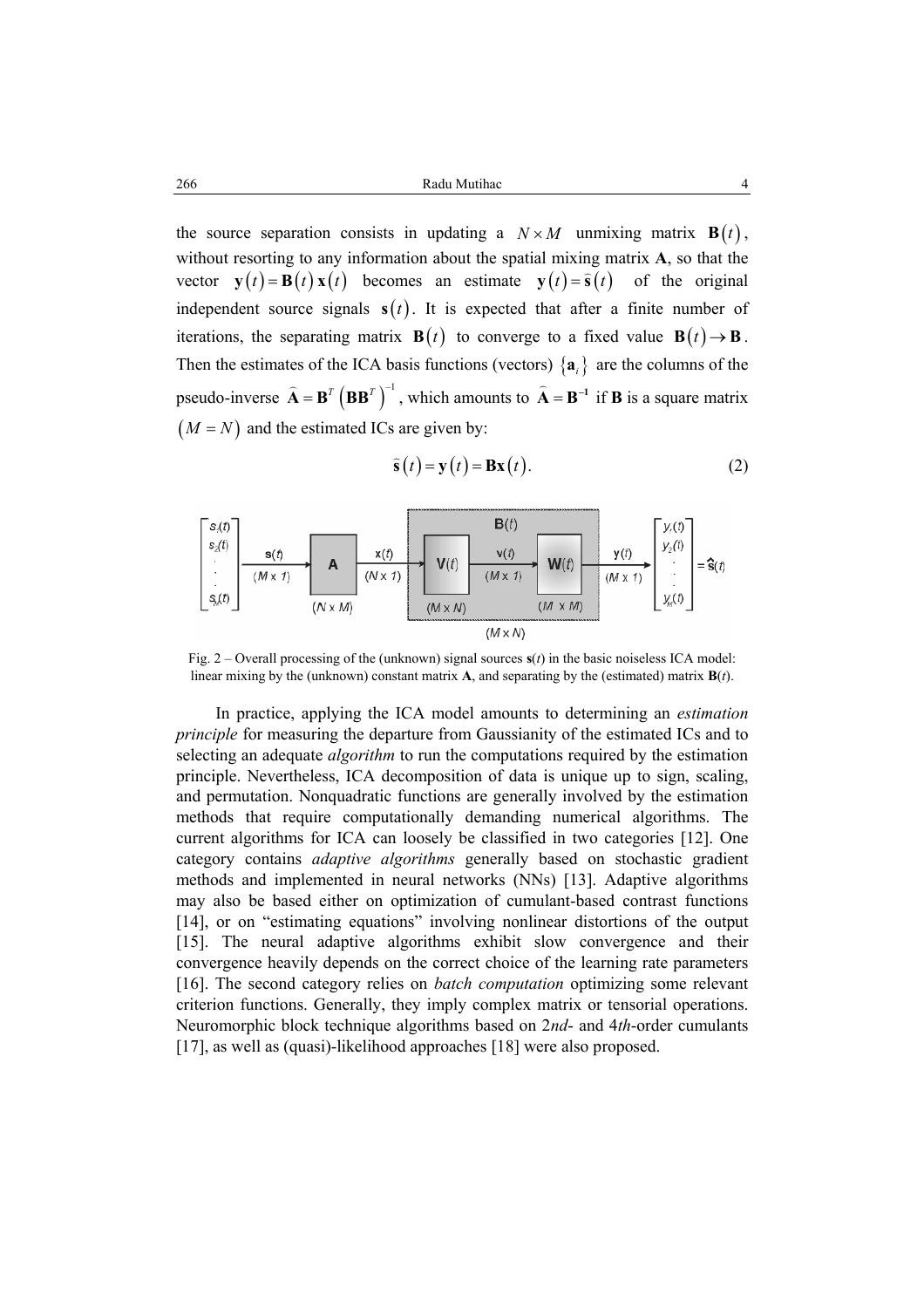#### 2.2. RESAMPLING METHODS

Resampling is the process of artificially generating null-data sets with a statistical dependence structure similar to an original data set [6]. Resampling methods produce surrogate data sets that may be used to predict the probability of an event occurring. By generating a large number of surrogate fMRI time series and evaluating the test statistic  $(t$  or  $F$ ) for each, the probability of observing a test statistic that exceeds a certain threshold can be estimated. Specifically, the task in resampling fMRI time series is to estimate the probability that the employed test statistic exceeds a certain threshold given the absence of activity in the voxel or in the region of interest. In other words, the threshold that produces a desired *P*-value is to be found.

The main difficulty in resampling fMRI time series stems from the spatiotemporal character of fMRI data. Since fMRI time series are serially correlated [19], a plain randomization of the samples in the time series is not preserving the temporal dependence structure leading to biased threshold estimates. As such, fMRI time series need transforming to a domain where data samples become approximately uncorrelated and permutation preserves the statistical structure, then back projected by the inverse transform in the original domain [6]. Likewise, the inherent spatial correlation structure is preserved by applying the same permutation to every time series in the fMRI data set [20]. An alternative approach consists in multidimensional spatio-temporal resampling [21].

Three different transforms have so far been proposed for resampling: whitening, Fourier, and wavelet transforms. A *whitening* (sphering) transform renders the time series uncorrelated. Prior to applying a whitening transform, a model for the serial correlation structure has to be adopted, such as the AR(1) noise model [22] or ARMA model [23]. The *Fourier resampling* method is based on Wiener-Khinchin theorem, which relates the autocorrelation function of a signal to the magnitude of its Fourier transform. This procedure reduces to the Fourier transform (FT), keeping the magnitude of each frequency component but permuting the phase components, and then applying the inverse FT [20]. Fourier resampling is nevertheless not appropriate for fMRI analysis due to (i) several degrees of freedom it has to mimic the autocorrelation function in the original time series, and (ii) because the test statistic depends on the magnitude of the FT of the time series. Wavelet methods approach the analysis of statistical fields by estimating the time series at various resolutions (scales) among the random fluctuations. The wavelet-based statistical analysis provides (i) multiresolution decomposition suitable for scale-invariant process analysis, (ii) sparse representation of typical brain activation maps, (iii) optimally whitening of data producing approximately decorrelated wavelet coefficients, (iv) Karhunen-Loève expansions for  $1/f$ -like processes, which is the case in fMRI, (v) good estimators for the noise process parameters, and (vi) adaptiveness to nonstationary and local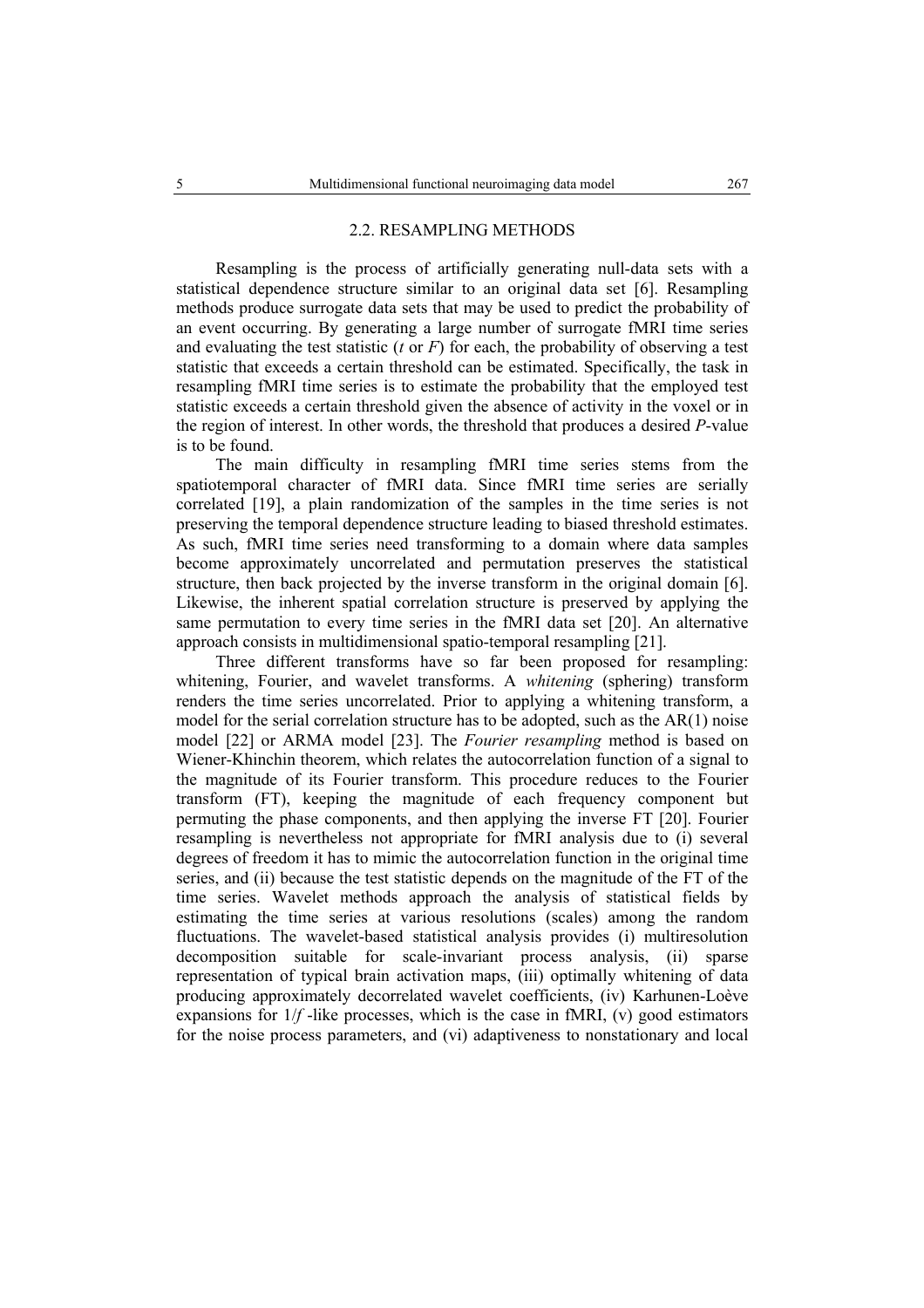features [24]. Wavelet resampling amounts to wavelet transforming the time series, permuting the wavelet coefficients within each level of detail, and then applying the inverse wavelet transform [22]. The implicit noise model is that the noise spectrum is flat within each frequency subband. It comes out that in terms of the assumptions on the noise structure, wavelet resampling is positioned between the model-driven whitening resampling and non-parametric Fourier resampling [6].

All unsupervised procedures applied to arbitrary data sets come up with solutions within their model class irrespective of the applicability of the used model to data. For instance, the ICA model yields an estimate of the mixing matrix **A**, even if the observed data **x** contain no structure at all. In unsupervised training, a data set  $\mathbf{x} = \{x_1, x_2, ..., x_T\}$  is given and a set of parameters  $\mathbf{\theta} = \{\theta_1, \theta_2, ..., \theta_n\}$  is learned that presumably characterizes the generating law of data. All parameters are dependent on the given data set:  $\theta_1 = \theta_i$ ,  $\{x_1, x_2, ..., x_r\}$ ,  $i = 1, 2, ..., P$ . Usually, a random variable **X** is considered distributed to a stochastic process *F*, whereas **x** is regarded as a realization of **X**. Resampling generates surrogate data sets that eventually allow approximating the variance of each parameter (estimator) by a repeated learning of that parameter. In a bootstrap resampling approach, from a block of *N* data points, a sample is obtained by randomly drawing *N* elements from the original data set. It can be shown that in the case of independent and identically-distributed (i.i.d.) random variables, the bootstrap estimators of the distributions of common statistics are consistent [25]. The estimated parameters are denoted by  $\hat{\theta} = \hat{\theta}(\mathbf{x}) = \{\hat{\theta}_1(\mathbf{x}), \hat{\theta}_2(\mathbf{x}),...\hat{\theta}_n(\mathbf{x})\}$ , so that a scalar parameter  $\theta_i$  is estimated with an estimator  $\hat{\theta}$  (x) whose stability is assessed by the *root mean square error*:

$$
\sigma_{i} = \sqrt{E_{F}\left\{ \left[\theta_{i} - \widehat{\theta}_{i}\left(\mathbf{X}\right)\right]^{2}\right\}}, \quad i = 1, 2, ..., P,
$$
\n(3)

where  $E_F\left\{\right\}$  stands for the expectation for *F*. Denote by *F*  $\overline{a}$  the empirical distribution of data **x**, so that a random variable from  $\hat{F}$  take the values  $x_t$  ( $t = 1, 2, ..., T$ ) with equal probabilities  $1/T$ . Hence *B* surrogate data sets  $\mathbf{x}^{*b} = (x_1^{*b}, x_2^{*b}, \dots, x_T^{*b})$  are generated with  $b = 1, 2, \dots, B$  by taking *T* i.i.d. random variable  $x_1^{*b}, x_2^{*b}, ..., x_T^{*b}$ , from the empirical distribution  $\hat{F}$ . For each bootstrap sample  $\mathbf{x}^{*b}$ , the estimator  $\hat{\theta}_i^{*b}(\mathbf{x}) = \hat{\theta}_i(\mathbf{x}^{*b})$  is calculated that results in *B* bootstrap replications  $\hat{\theta}_i^{*b}$ ,  $b=1, 2, ..., B$  of each  $\hat{\theta}_i$   $i=1, 2, ..., T$ . In this context, the robustness of estimation against small resampling changes of data is given by the bootstrap estimate of error [3]: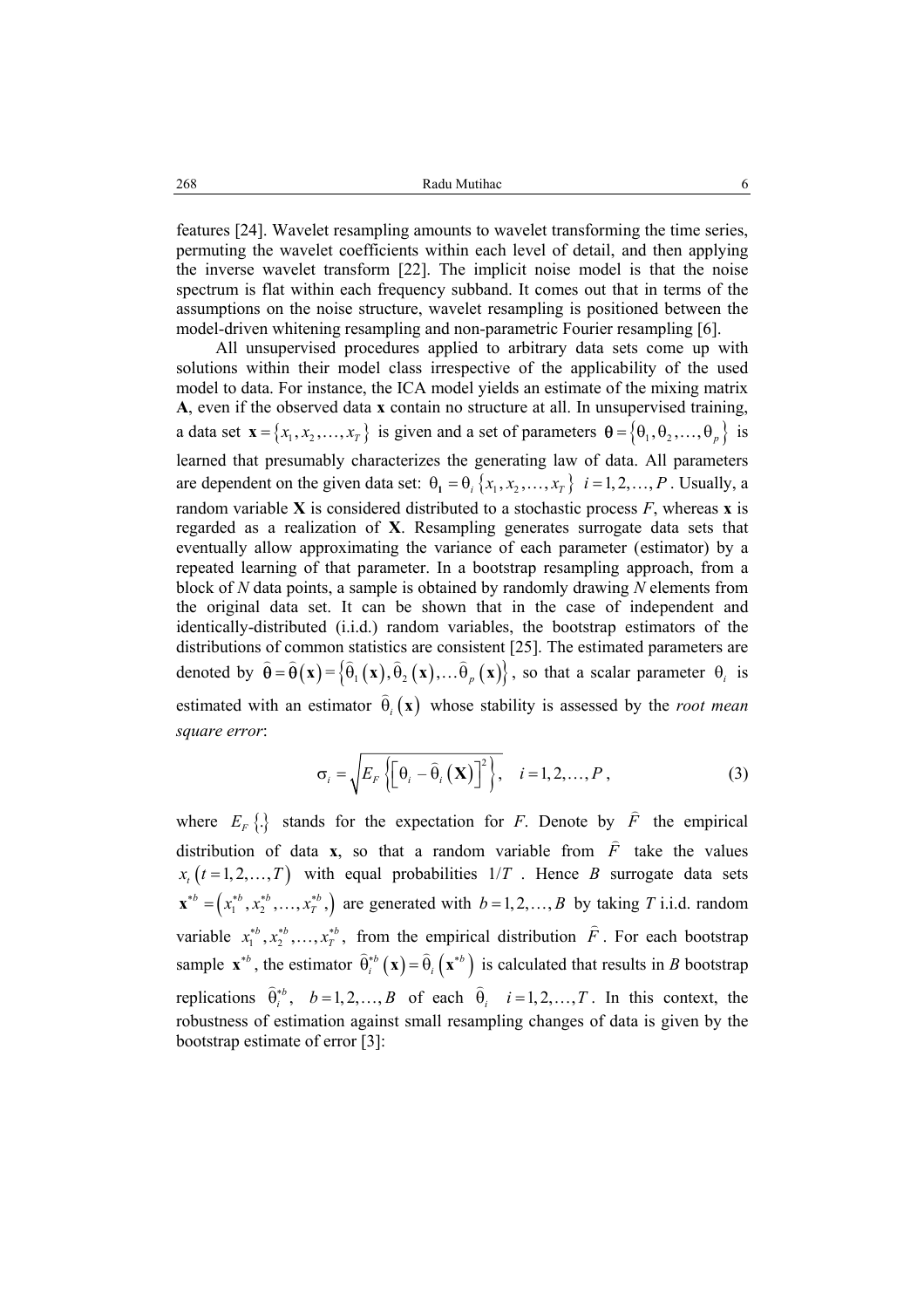$$
\widehat{\sigma}_{i}\left(B\right) = \sqrt{\frac{1}{B} \sum_{b=1}^{B} \left(\widehat{\theta}_{i} - \widehat{\theta}_{i}^{*b}\right)^{2}}, \quad i = 1, 2, \dots, P.
$$
\n<sup>(4)</sup>

Accordingly, the bootstrap estimator (4) can be employed to rank different algorithms, or to choose hyperparameters and select among the solutions for one algorithm only.

## 2.3. MULTIDIMENSIONAL ICA MODEL

In the case of independent multidimensional subspaces [26], not all of the *M*  latent sources assumed mutually statistically independent, rather they can be  $K < M$  higher dimensional independent subspaces such as:

$$
P(S_1, S_2, \dots, S_M) = \prod_{k=1}^{K} P_k (S_{i_{k-1}}, \dots S_{i_k-1}),
$$
 (5)

where the set of indices is  $1 = i_0 < i_1 < \ldots < i_K = M + 1$ , and  $P(.)$  denotes the joint probability density (pdf) function of the whole data set. Each independent subspace *k* is characterized by a pdf  $P_k(.)$  that cannot be further factorized into a product of marginal pdf's. Since standard ICA comes out with an unordered set of 1*D* source signal subspaces, a natural distance measure between two sources is the angle between their respective subspaces. Consider an orthonormal basis  ${e_i}$  of the data space and let  $\mathfrak{A}$  and  $\mathfrak{V}$  be two 1*D* subspaces and  $\mathbf{u} \in \mathfrak{A}$  **v**∈ $\mathfrak{V}$ , than the distance between  $\mathfrak A$  and  $\mathfrak V$  with respect to  $\{e_i\}$  may be defined like:

$$
d_{\{\mathbf{e}_i\}}(\mathbf{u}, \mathbf{v}) = \arccos \frac{\sum_i (\mathbf{u}\mathbf{e}_i) \cdot (\mathbf{v}\mathbf{e}_i)}{\sqrt{\sum_i (\mathbf{u}\mathbf{e}_i)^2 \cdot \sum_i (\mathbf{v}\mathbf{e}_i)^2}}.
$$
 (6)

The mixing/unmixing process can be expressed in terms of changing the coordinates from orthonormal basis  ${e_i}_i$  to the canonical basis of the estimated latent sources  $\{f_j\}$ , which is the basis of the ted latent sources on a bootstrap sample:

$$
\mathbf{s} = \sum_{i} \mathbf{e}_{i} s_{i} = \sum_{j} \mathbf{f}_{j} x_{j}, \quad \mathbf{e}_{i} \mathbf{e}_{j} = \delta_{ij}, \quad i, j = 1, 2, \dots, M. \tag{7}
$$

The linear transform between the two coordinate systems in the case of ICA reads like  $\mathbf{f}_i = \sum \mathbf{e}_i A_i^{-1}$ 1  $\sum_{i=1}^{M} e_i A_{ii}^{-1}, \quad j = 1, 2, \dots,$  $j = \sum_{i=1}^r \mathbf{C}_i \mathbf{A}_{ij}$  $A_{ii}^{-1}, \quad j=1,2,...,M$  $f_j = \sum_{i=1}^n e_i A_{ij}^{-1}, \quad j = 1, 2, ..., M$ ; denoting the ICA estimated sources by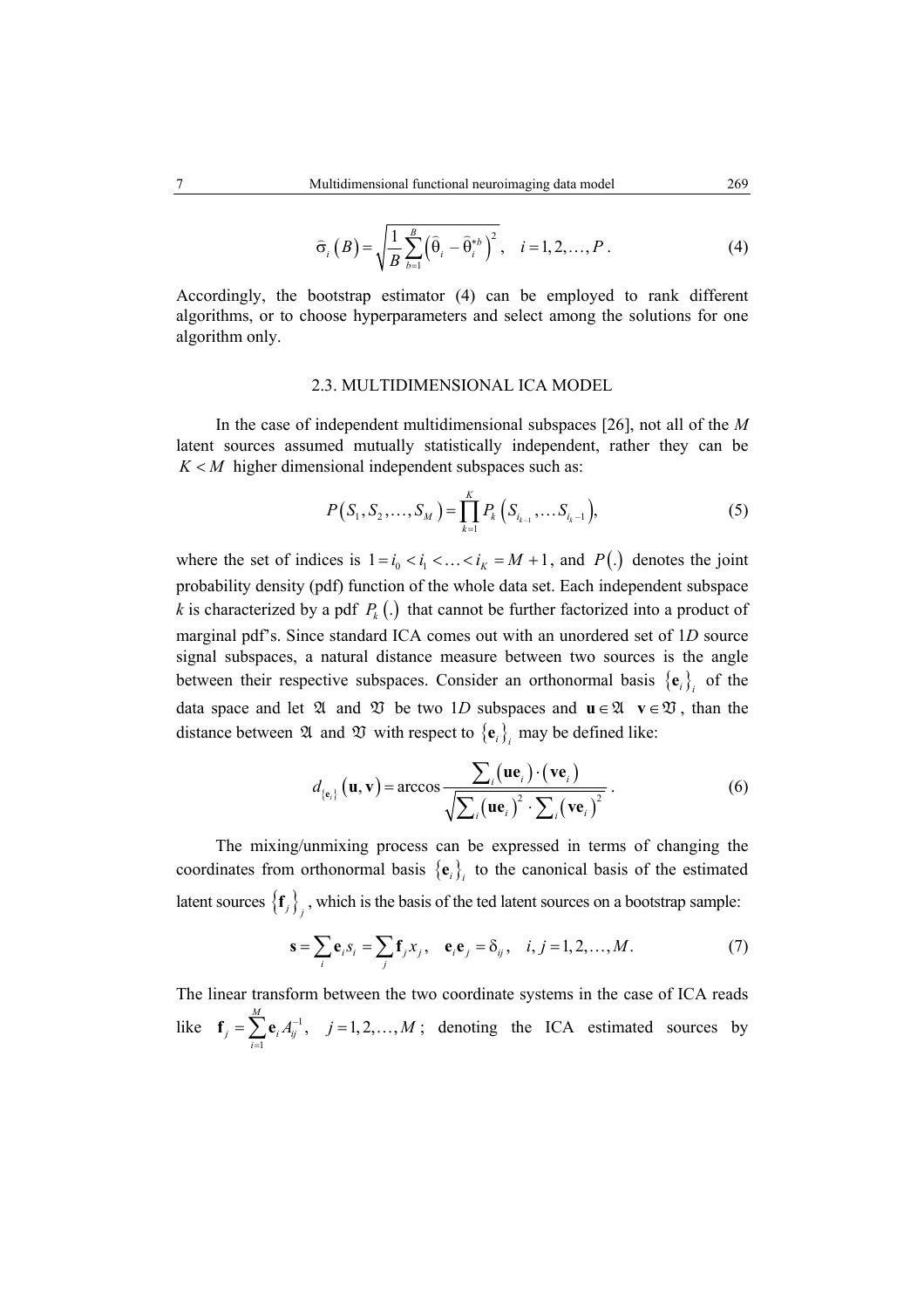270 Radu Mutihac 8

–1 1  $\sum_{i=1}^{M} \hat{A}_{ii}^{-1} x_{i}, \quad j = 1, 2, \ldots,$  $i = \sum_{i=1}^J A_{ij} \lambda_j$  $\widehat{s}_i = \sum A_{ii}^{-1} x_i, \quad j = 1, 2, ..., M$  $\widehat{s}_i = \sum_{i=1}^{M} \widehat{A}_{ij}^{-1} x_j$ ,  $j = 1, 2, ..., M$  and  $\widehat{s} = \sum_{i=1}^{M}$  $\hat{\mathbf{s}} = \sum_{i=1}^{M} \hat{\mathbf{e}}_i \hat{\mathbf{s}}_i$ , then the estimated orthogonal basis is:  $\hat{\mathbf{e}}_i = \sum_{k} \mathbf{e}_k \hat{A}_{ki}^{-1}$ ,  $\sum_{k}^{M} e_{k} \hat{A}_{ki}^{-1} \hat{A}_{ii}$ ,  $i = 1, 2, ...,$  $\hat{\mathbf{e}}_i = \sum_{k,j}^{M} \mathbf{e}_k \hat{A}_{kj}^{-1} \hat{A}_{ji}$ ,  $i = 1, 2, ..., M$  and the estimation error for the *i*-th component is:

$$
E_{i} = d_{\{\mathbf{e}_{i}\}}\left(\mathbf{e}_{i}, \widehat{\mathbf{e}}_{i}\right) = \arccos \frac{\left(A^{-1}\widehat{A}\right)_{ij}}{\sqrt{\sum_{k}\left(A^{-1}\widehat{A}\right)_{ki}^{2}}}.
$$
\n(8)

In this context, the bootstrap estimator for the root mean square error is:

$$
\widehat{\sigma}_i = \sqrt{\frac{1}{B} \sum_{b=1}^B d_{\{\mathbf{e}_i\}}^2 \left(\widehat{\mathbf{e}}_i - \widehat{\mathbf{e}}_i^{*b}\right)^2}, \quad i = 1, 2, ..., P,
$$
\n(9)

where  ${\{\hat{\mathbf{e}}_i^{*b}\}_i}$  is the basis estimated from the *b*-th surrogate data set. Whitening implies that the separation matrix **B** reduces to the rotation matrix **W**. The separating matrices  $\hat{\mathbf{R}}^{*b}$  resulted from the surrogate data sets are approximately representing small rotations. Finding higher dimensional source signal subspaces is carried out by decomposing each rotation into  $N(N-1)/2$  elementary rotations within all 2*D* planes spanned by the coordinate axes [3]:

$$
\widehat{\mathbf{\alpha}}^{*b} = \ln\left(\widehat{\mathbf{R}}^{*b}\right),\tag{10}
$$

where each component  $\alpha_{ij}$  of  $\hat{\alpha}^{*b}$  is the angle of a rotation in the  $(ij)$ -plane. The variance of the  $\hat{\alpha}^{*b}$  -matrix component-wise gives the *separability matrix* [3] that measures the instability of ICA projection w.r.t. a rotation in the (*ij*) -plane:

$$
\widehat{S}_{ij} = \sqrt{\frac{1}{B} \sum_{b=1}^{B} (\alpha_{ij}^{*b})^2}, \quad i, j = 1, 2, ..., M.
$$
 (11)

The sICA algorithm separates the independent subspaces such that the separability matrix has a block structure that groups together *1D* ICA projections that cannot be reliably separated from each other but form a multidimensional stable subspace. The *uncertainty* of an ICA estimated *K*-dimensional subspace  $G$  spanned by the basis vectors  $\{\hat{\mathbf{e}}_i\}$ ,  $i \in I(\mathfrak{S}) = \{i_1, i_2, \dots i_k\}$  can also be defined in terms of the separability matrix:

$$
U(\mathfrak{S}) = \max \widehat{S}_{ij}, \quad i \in I(\mathfrak{S}), \quad j \notin I(\mathfrak{S}).
$$
 (12)

Uncertainty is inversely related with the separation power of the ICA algorithm and directly related with the expected error.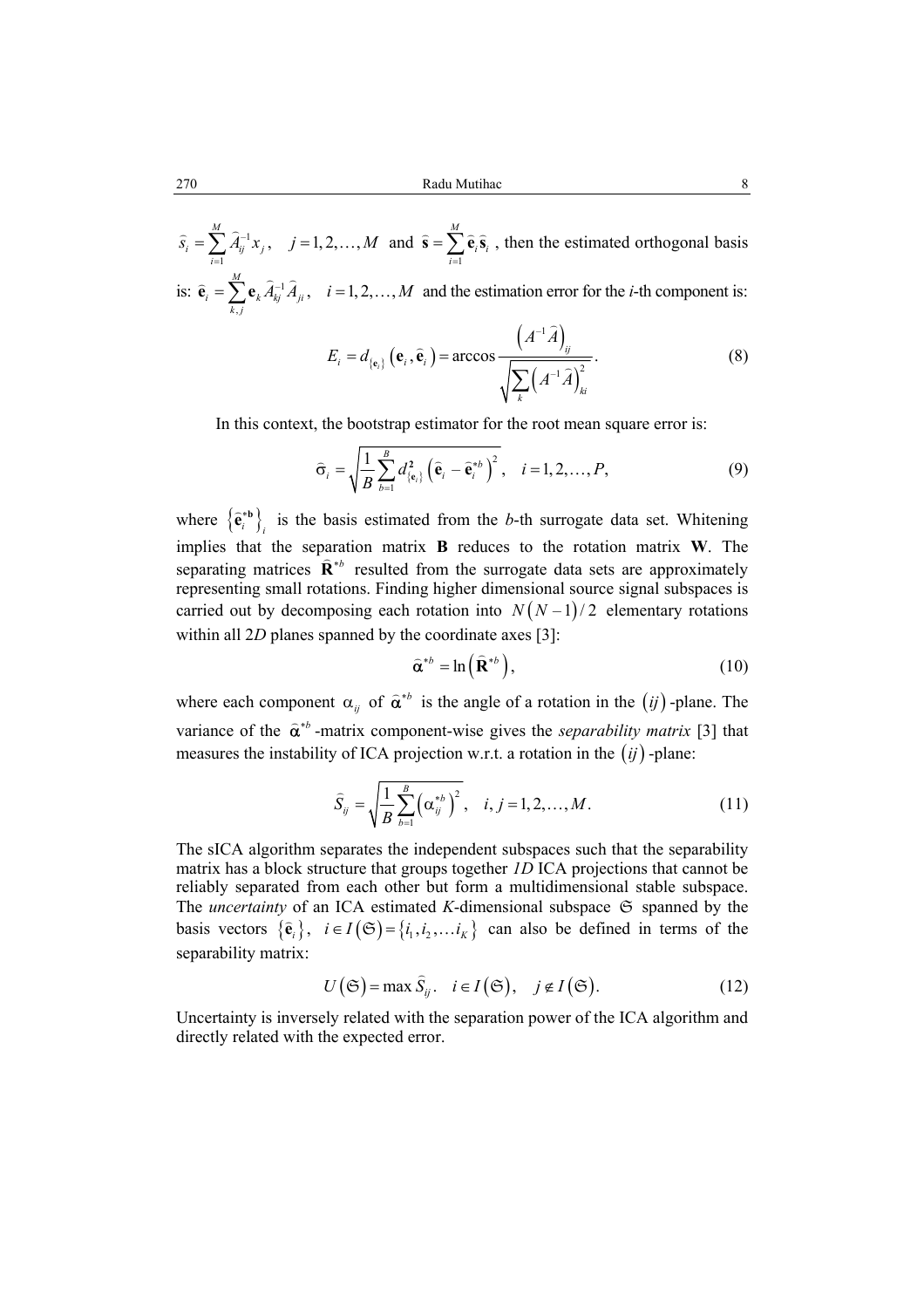### **3. RESULTS AND DISCUSSION**

One healthy subject was selected for single-shot gradient-echo planar imaging (EPI) blood oxygenation level dependent fMRI scanning at 1.5 T, while running a simple block-type visual task during 12 identical sessions of 216 s each (Fig. 3)*.* Acquisition and reconstruction matrices were both of dimensions  $64 \times 64 \times 64$  with voxel size of  $3.8 \times 3.8 \times 3.75$  mm<sup>3</sup>. Sessions consisted of 72 volumes (scans) acquired at repetition time  $TR = 3$  s.



Fig. 3 – A flashing checkerboard (left) was presented in blocks of 24 s followed by 24 s of fixation (right), starting with fixation.

Acquired data underwent some preprocessing in SPM5 [4], and were subsequently plugged onto BS extended infomax spatial ICA algorithm [1]. Maximizing the information transfer in a nonlinear artificial NN minimizes the mutual information (MI) among the outputs when optimization is done over both the synaptic weights *and* the nonlinear transfer function.



Fig. 4 – Mutual information of the selected centroids (left) and of the estimated components of the artificially generated data (right). The steep flexion at 60 corresponds to the existence of 6 clusters, each comprising 12 components [27].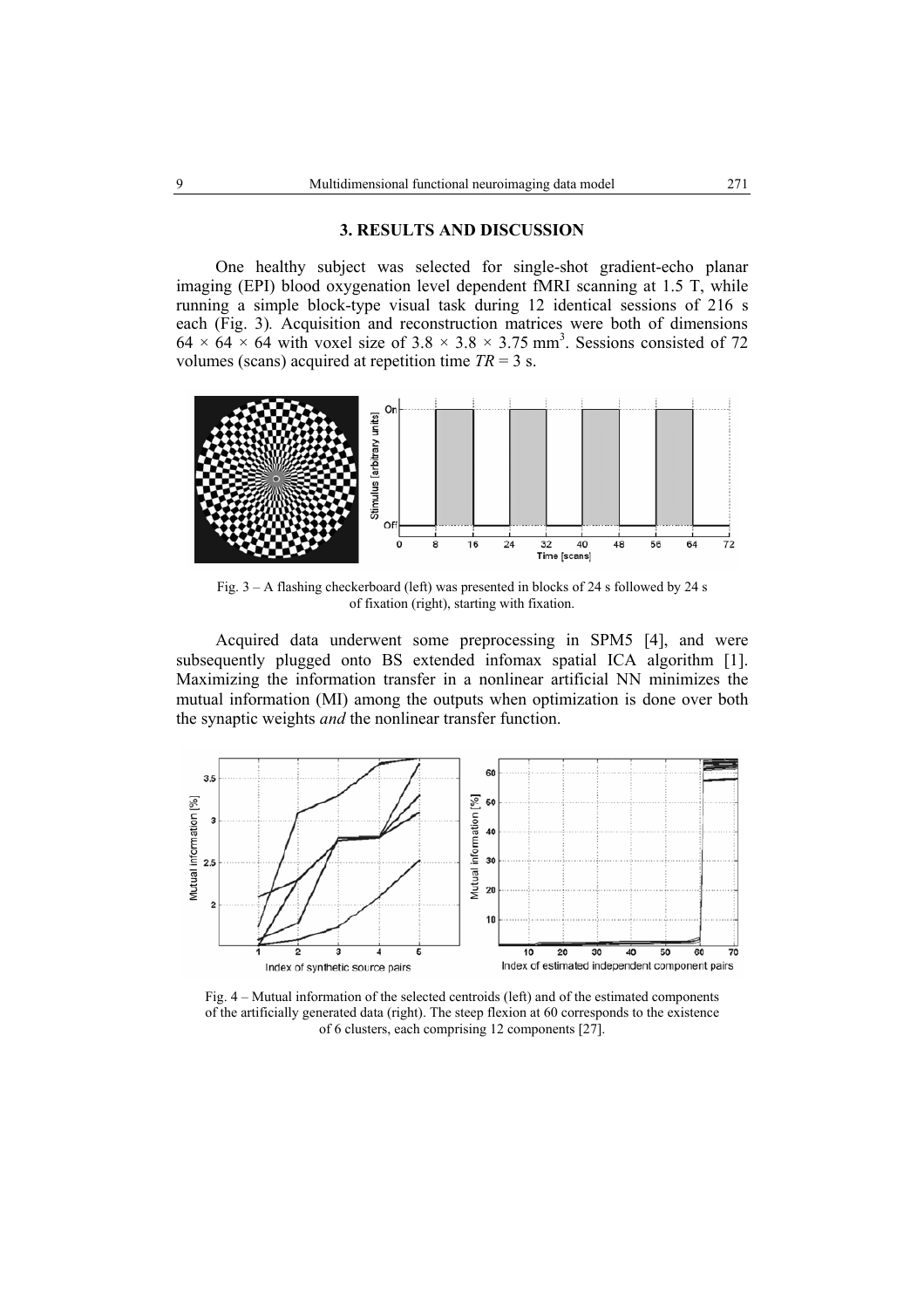272 Radu Mutihac 10

The first most non-Gaussian 6 estimated ICs were assigned as centroids to artificially generate 6 independent clusters, each one consisting of 12 components obtained by shuffling the time points (*i.e.*, scans) of each centroid but preserving their temporal structure (Fig. 4). Resampling in spectral domain produced degenerated thresholds due to Fourier truncated model used, whereas waveletbased resampling resulted in quite a conservative threshold due to relatively few wavelet coefficients capturing the low frequency paradigm and enforcing poor randomization.

The interpretation of the stability m trix is based on the assumption that the more meaningful an estimated component is, the more frequently it should pop up when analyzing the bootstrap samples, that is, the more stable it should be. Low values of the elements in the stability matrix indicate good separability. The separability matrix corresponding to the estimated components separated by square ICA from a linear mixture of 72 artificially generated time series from 6 independent synthetic sources [27] shows 6 distinct separable clusters (Fig. 5).



### **4. CONCLUSION**

Reliability estimation of neuroimaging data model is used to choose an appropriate ICA approach, to boost the separation power of the ICA algorithm, and to detect the estimated ICs that are most likely to have a realistic resampling neurophysiological meaning. The BOLD response in fMRI time series biases the estimation of temporal autocorrelation depending on the experimental paradigm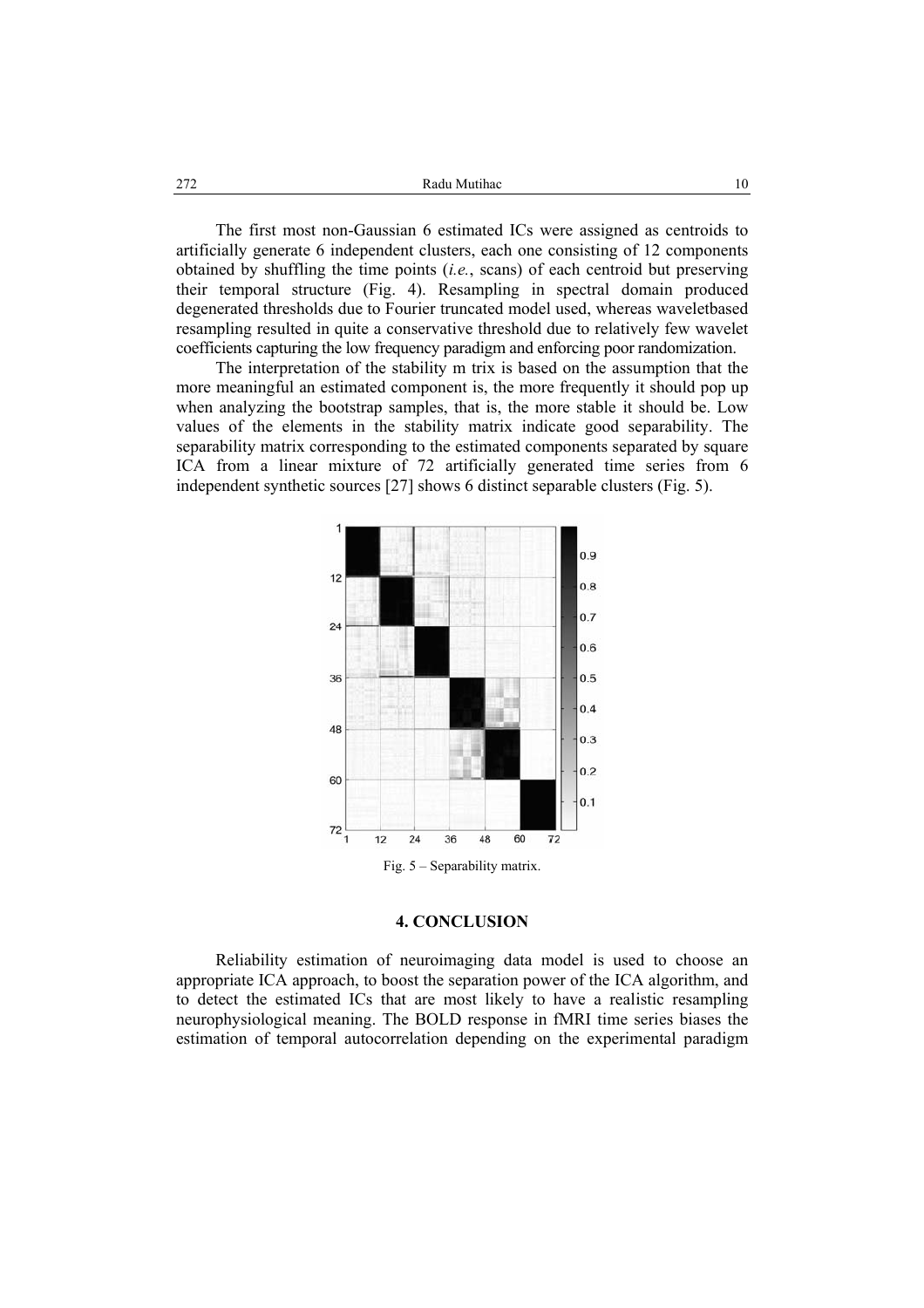complexity, which entails biased thresholds. Resampling based on whitening transform has been proved the most robust in the presence of BOLD signal in a block-type fMRI experimental design.

As a general statistical method, the strategy is suited for assessing reliability in several unsupervised learning methods like the independent component [12] and fuzzy clustering analysis [28] of functional neuroimaging data.

### REFERENCES

- 1. A.J. Bell, T.J. Sejnowski, *An information maximization-approach to blind separation and blind deconvolution*, Neural Comput., **7**, 1129–1159 (1995).
- 2. P. Comon, *Independent component analysis, A new concept*? Signal Proces., **36**, 287–314 (1994).
- 3. F. Meinecke, A. Ziehe, M. Kawanabe, K.-R. Müller*, A resampling approach to estimate the stability of one-dimensional or multidimensional independent components*, IEEE Transactions on Biomedical Engineering, **49**, 12, 1514–1525 (2002).
- 4. K.J. Friston, A.P. Holmes, K.J. Worsley, J.-P. Poline, C.D. Frith, R.S.J. Frackowiak, *Statistical parametric maps in functional imaging: A general linear approach*, Hum. Brain Mapp., **2**, 189–210 (1995).
- 5. L. Mutihac, R, Mutihac, *Mining in chemometrics*, Anal. Chim. Acta, **612**, *1*, 1–18 (2008)
- 6. O. Friman, C.-F. Westin, *Resampling fMRI time series*, NeuroImage, **25**, 859–867 (2005).
- 7. J.-F. Cardoso, *Blind signal separation: Statistical principles*, Proc. IEEE, **9**, 2009–2025 (19
- 8. R. Mutihac, M.M. Van Hulle, *PCA and ICA neural implementation for source separation*, Proc IEEE on Neural Networks, 2003, Oregon, **1**-**4**, pp. 769–774.
- 9. R. Mutihac, M.M. Van Hulle, *Comparison of PCA and ICA for BSS*, Romanian Reports in Physics, **56**, *1*, 25–37 (2004).
- 10. K.J. Friston, *Modes or models: A critique on independent component analysis for fMRI*, Trends in Cognitive Sciences, **2**, *10*, 373–375 (1998).
- 11. J. Karhunen, A. Cichocki, W. Kasprzak, *On neural blind separation with noise suppression and redundancy reduction*, Int. Journal of Neural Systems, **8**, 219–237 (1997).
- 12. R. Mutihac, R.C. Mutihac, *A comparative study of ICA algorithms for EEG*, Romanian Reports in Physics, **59**, *3*, 831–860 (2007).
- 13. S. Amari, A. Cichocki, H.H. Yang, *A new learning algorithm for blind signal separation*, in Advances in Neural Information Processing, MIT Press, Cambridge, MA, **8**, 757–763 (1995).
- 14. O. Moreau, O. Macchi, *New self-adaptive algorithms for source separation based on contrast functions*, Proc. IEEE Signal Processing Workshop on Higher Order Statistics, 1993, pp. 215–219.
- 15. J.-F. Cardoso, A. Belouchrani, B. Laheld*, A new composite criterion for adaptive and iterative blind source separation*, Proc. ICASSP, 1994, pp. 273–276.
- 16. R. Mutihac, M.M. Van Hulle, *Neural network implementations of independent component analysis*, Proc. IEEE Workshop on Neural Networks for Signal Processing, Martigny, 2002, pp. 505–514.
- 17. J.-F. Cardoso, A. Souloumiac A, *Blind beamforming for nongaussian signals*, IEE Proc.-F., **140**, 362–370 (1993).
- 18. Pham D.-T., Garrat P., Jutten C., *Separation of a mixture of independent sources through a maximum likelihood approach*, Proc. EUSIPCO, 1992, pp. 771–774.
- 19. M. Woolrich, B. Ripley, M. Brady, S. Smith, *Temporal autocorrelation in univariate linear modeling of fMRI data*, NeuroImage, **14**, *6*, 1370–1386 (2001).